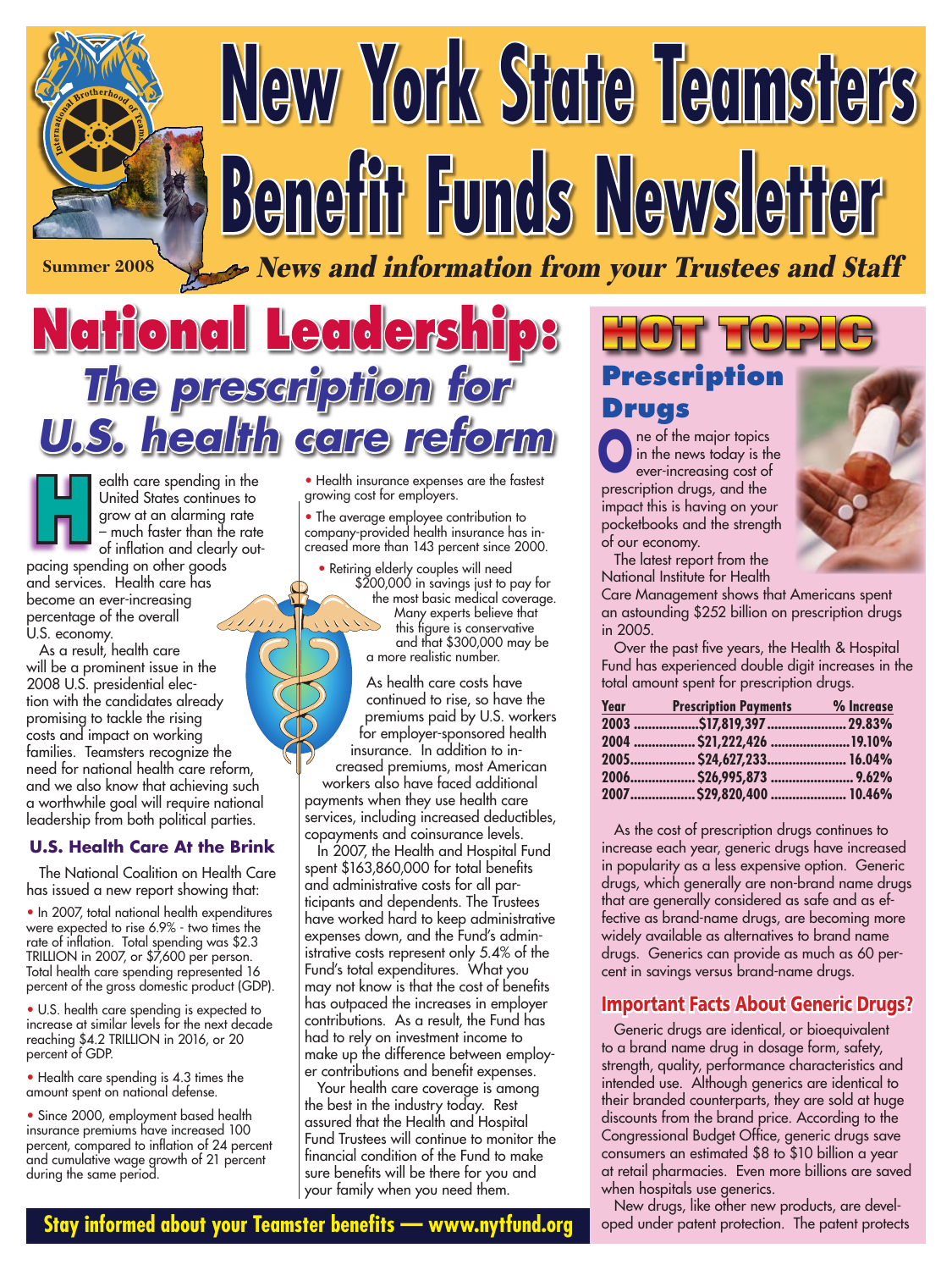# **Prescription Drugs and Your Health Care Dollars**

**Continued from page 1**

the investment in the drug's development by giving the company the sole right to sell the drug while the patent is in effect. When patents or other periods of exclusivity expire, manufacturers can apply to the FDA to sell generic versions. The ANDA process does not require the drug sponsor to repeat costly animal and clinical research on ingredients or dosage forms already approved for safety and effectiveness. This applies to drugs first marketed after 1962.

#### **The Truth About Generics**

 Health professionals and consumers can be assured that FDA approved generic drugs have met the same rigid standards as the innovator drug. To gain FDA approval, a generic drug must:

- contain the same active ingredients as the innovator drug (although inactive ingredients may vary);
- be identical in strength, dosage form, and route of administration;
- have the same use indications;
- be bioequivalent;
- meet the same batch requirements for identity, strength, purity, and quality;

• be manufactured under the same strict standards of FDA's good manufacturing practice regulations required for innovator products.

 Generic drugs are a great alternative to help you meet your daily health care needs, while also helping reduce health care costs. Ask your physician or pharmacist if any of the prescription medicines that you are currently taking can be filled with a generic drug. With the ever increasing costs, these potential savings will assist the Fund in maintaining the financial soundness of this valued benefit.

# Your prescription,<br>your choice.

Thirty-day prescription of one brand name drug



Thirty-day prescription of its generic equivalent

**Generic drugs are an ideal way to maximize your health care needs at the lowest cost!**



#### **Teamsters Local 445**

Ffective January 1, 2008, the Board of<br>Trustees approved the participation of<br>Teamsters Local 445 (Newburgh, New Trustees approved the participation of Teamsters Local 445 (Newburgh, New York) into the Health & Hospital Fund.

 Through May, 2008 the Officers and Business Agents of the Local has successfully added four new employers covering 153 members. The employers are PTM of Dutchess County, Louis J. Kennedy, ABF Freight System, Inc. and Roadway Express, Inc.

 We welcome their participation knowing that their members will now enjoy the benefits provided by the Fund.

# An Update Concerning Life Insurance Benefits

he Fund Trustees were notified that effective April 1, 2008, Fort Dearborn Life Insurance Company of New York purchased the life insurance business from our existing provider, HM Life Insurance Company of New York. The Trustees approved this transition after conducting due diligence on the new provider. You will not need to do anything as a result of this change. T

 As an important reminder, if you have a life changing event and/or want to change your beneficiary, contact the Fund Office for the required form. Make sure that the individual(s) you want to receive this benefit is the stated beneficiary.

# **Let's Get Physical**

ou know to get your car's oil changed every 3,000 miles; you have a standing appointment to get your hair ou know to get your car's oil changed<br>every 3,000 miles; you have a stand-<br>ing appointment to get your hair<br>trimmed every six weeks, and you make sure the trash is out every Thursday.

 But many people are missing the most important scheduled event of the year - an annual physical exam.

 Our busy lives are marked by stress, inactivity, and an unhealthy diet - all of which take their toll on one's physical health. Weight, blood pressure, heart and lung function are all things that can change slowly as people age. Dramatic changes, however, can be an indication of a larger health problem. An annual physical is the easiest and most effective way to regularly track these changes and find and address health issues before they become serious problems.

 Preventive medical physicians take an individualized approach to annual exams, creating a personalized plan for good health. Using this approach, a physician can specify testing or lab work that applies directly to one's age, health history and current health level. For example, a 45-year-old, overweight man with a strong family history of heart disease should not get the same preventive care as a 35-year-old man with few cardiovascular risk factors.

 Regardless of age, however, regular screenings can diagnose diseases earlier, allowing many patients to start medication or make lifestyle changes to minimize the effects of these ailments. According to the American Diabetes Association, 6.2 million Americans have diabetes but remain undiagnosed. Untreated, diabetes can increase risks for eye disease, kidney disease, complications from poor circulation and many other conditions. Likewise, high blood pressure is a risk factor for stroke, heart, and kidney diseases and is especially dangerous because it often has no warning signs or symptoms. An an-



nual exam provides regular blood pressure screening and allows you and your doctor to discuss ways to control blood pressure.

 While there has been some debate on the effectiveness of physicals, physicians consider it a vital tool in health maintenance. In most cases, a routine, well-patient physical provides an opportunity for exploring patient concerns and educating them about how to improve their overall health. In addition, a perceptive doctor can be alerted to a potential health problem simply by taking the time to listen to his or her patient.

 In today's hectic world, appointment books and PDA's have become more important to our lifestyles than fitness and nutrition. Strained vision, high blood pressure and increasing waistlines could be signs of something more serious than simply being overworked. Annual physical exams allow physicians to track medical issues and help patients take preventive steps and develop strategies for healthier living.

It's an event we should all remember.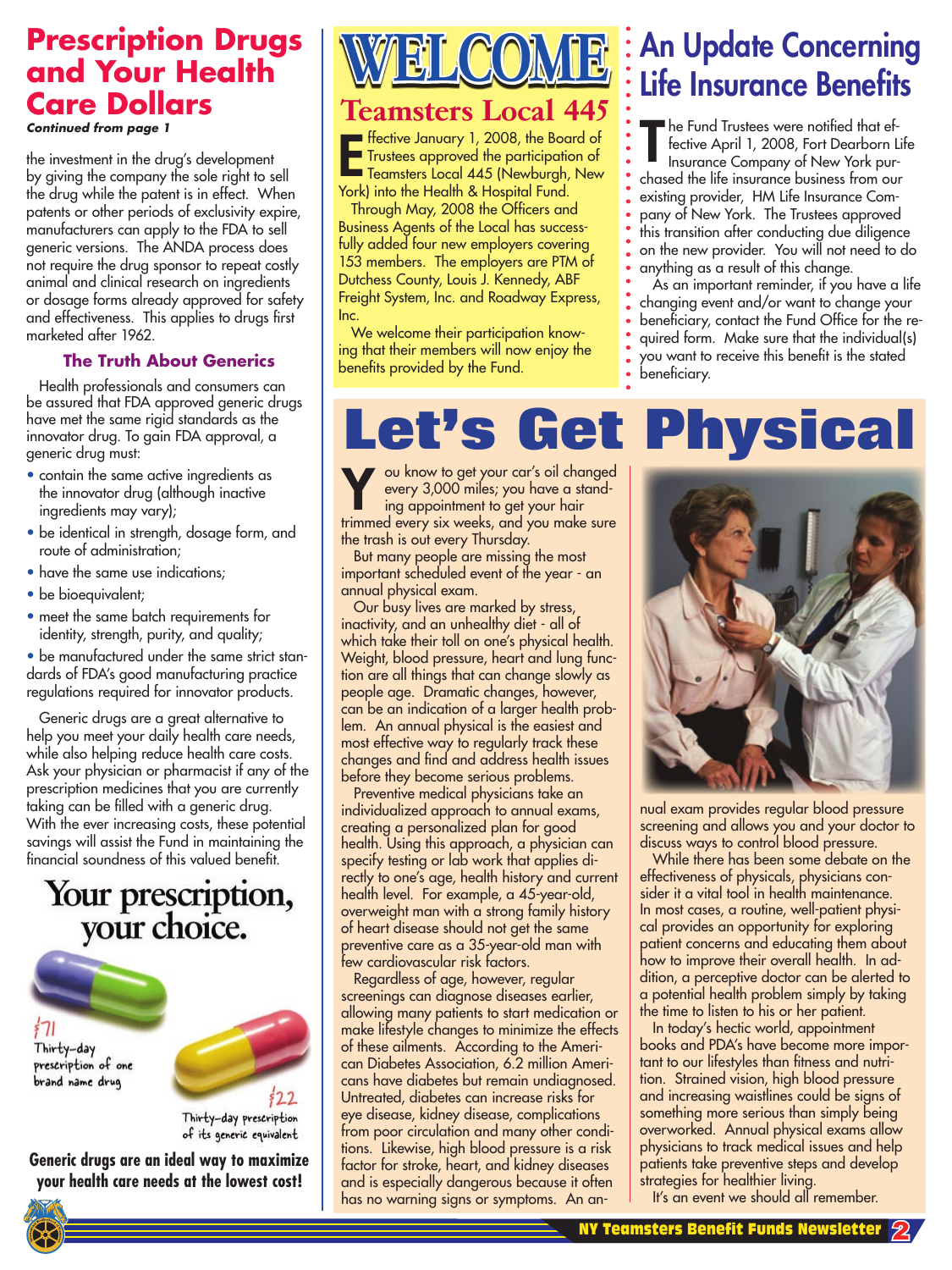# **PENSION PROTECTION ACT OF 2006**<br> **O** in August 17, 2006, President Bush<br>
tion Act of 2006 ("PPA"). This new<br>
any is the most comprehensive pension<br>
Under the PPA, the Fund is and the PPA, the Fund is and the PPA, the Fund

 $R_4$ 

40<sub>1k</sub>

**Retirement** 

n August 17, 2006, President Bush signed into law the Pension Protection Act of 2006 ("PPA"). This new law is the most comprehensive pension legislation enacted in the last 25 years. O

 Under the PPA, the Fund's actuary must certify the funded status to the Trustees and the IRS each year.

 There are four different funding levels that the actuary must choose from:

- Critical ("red zone")
- Seriously endangered ("orange zone")
- Endangered ("yellow zone")
- None of the above ("green zone")

 On April 25, 2008 the Pension Fund sent a required notice to the Department of Labor (DOL), Pension Benefit Guaranty Corporation (PBGC), plan participants and beneficiaries, and contributing employers and unions. This required notice identified our plan as being in the "endangered status" for the plan year beginning January 1, 2008 with a funding percentage of 76.

 This 76% figure is the ratio of the Fund's Actuarial Value of Assets (AVA) divided by the Present Value of Accrued Benefits (PVAB). Being below the target percentage of 80% funded, but above the 65% funded, required the classification in the "yellow zone" of endangered.

#### **Funding Improvement Plan (FIP)**



 The next required action is for the Trustees to adopt a Funding Improvement Plan ("FIP") designed to improve the Plan's funded status. The PPA requires the Trustees to adopt the FIP no later than 330 days after the beginning of the first year that the Plan is in endangered status which is on or before November 25, 2008.

 Within 30 days of the adoption of the FIP, the Trustees must produce schedules showing changes in benefit levels, increases in contribution levels, or both, which, if adopted, would be expected to enable the Fund to improve its funded status percentage by 1/3 of the underfund-

# **BENEFIT CHANGE Dental Plan – Option 1**

**F** und members are advised that effective July 1, 2008, the Fund will implement a \$5,000 annual limit per individual for all Basic and Major Dental services. This design change will be administered on a calendar year basis.

 It is estimated that this Dental Plan change will impact only 1.7% of the Fund's 14,000 annual dental claims. According to a Watson Wyatt Data Services survey report for 2006/2007, the Fund's benefit limit is still over three times higher than most dental plans' annual limit of \$1,250.



ing over a 10-year period.

#### **FIP required calculation**

 Because the Fund is currently 76% funded, the FIP must increase that percentage by 1/3 of 24% (100% - 76%) or 8% over 10 years, reaching 84% by the end of the 10-year period.

#### **Pension Fund Statistics for years 2000 - 2007 Date Actives Retirees Contributions Benefits Paid 2000 ........ 16,760 .........14,380 ............\$79,822,712 .......... \$153,377,464 2001 .........16.888 .........14,449 .............\$81,911,937 ........... \$164,057,433 2002 ......... 15,952 ..........14,891 .............\$79,248,637 .......... \$177,984,271 2003 ......... 16,277 ......... 15,014 .............\$87,807,297 .......... \$193,954,347 2004 ........15,800 ......... 15,150 .............\$84,244,575 ......... \$204,043,019 2005 ......... 15,569 .........15,808 ............\$95,166,404 ...........\$214,142,941 2006 ......... 15,570 .........15,867 .............\$95,523,862 ......... \$227,784,679**

#### **As of 12/31/2007, the Pension Fund had total assets in the amount of \$2,278,568,619.**

**2007 ......... 15,242 .........15,896 .............\$101,062,928 ........ \$236,814,862** 

#### **Summary**

 The Trustees have previously taken action to bolster the security of the Fund. Effective January 1, 2004, the change was made to the current 1.3% of contributions for future service accruals.

 At the same time, the Trustees introduced the Supplemental Social Security benefit to encourage later retirements, which created additional savings to the Fund. Then, not to negatively impact the members that chose to defer their retirements, effective October 1, 2007, the Trustees improved the accrual rate to 1.73% for the individuals that have exceeded their midpoint of normal retirement age or five years past the unreduced retirement date.

 Your pension benefits are among the finest in the country and the Board of Trustees is committed to continuing these benefits while ensuring a sound Pension Fund that will meet its obligations to all current and future retirees. You can be confident that when establishing the FIP that the Trustees and the Fund professionals will perform their due diligence with these goals first and foremost.

# **Best Wishes To Trustee Thomas Wotring**

he Fund's Board of Trustees accepted the resignation of Thomas K. Wotring as Employer Trustee on February 1, 2008. Trustee Wotring served the Funds since July 1, 2001 and announced that he will be returning to practice law full time.

 The Trustees will miss his dedication and commitment to the Funds and wish him well.

开开开开

#### VISIT OUR WEBSITE

 If you want to contact the Fund online for general information about your benefits, forms, pension application or other information, you can access our website at www.nytfund.org.

We have links to other sites including participating providers with Excellus Blue Cross/Blue Shield, VSP (Vision Plan Administrator), EBS (Dental plan administration, the IBT and some employers.